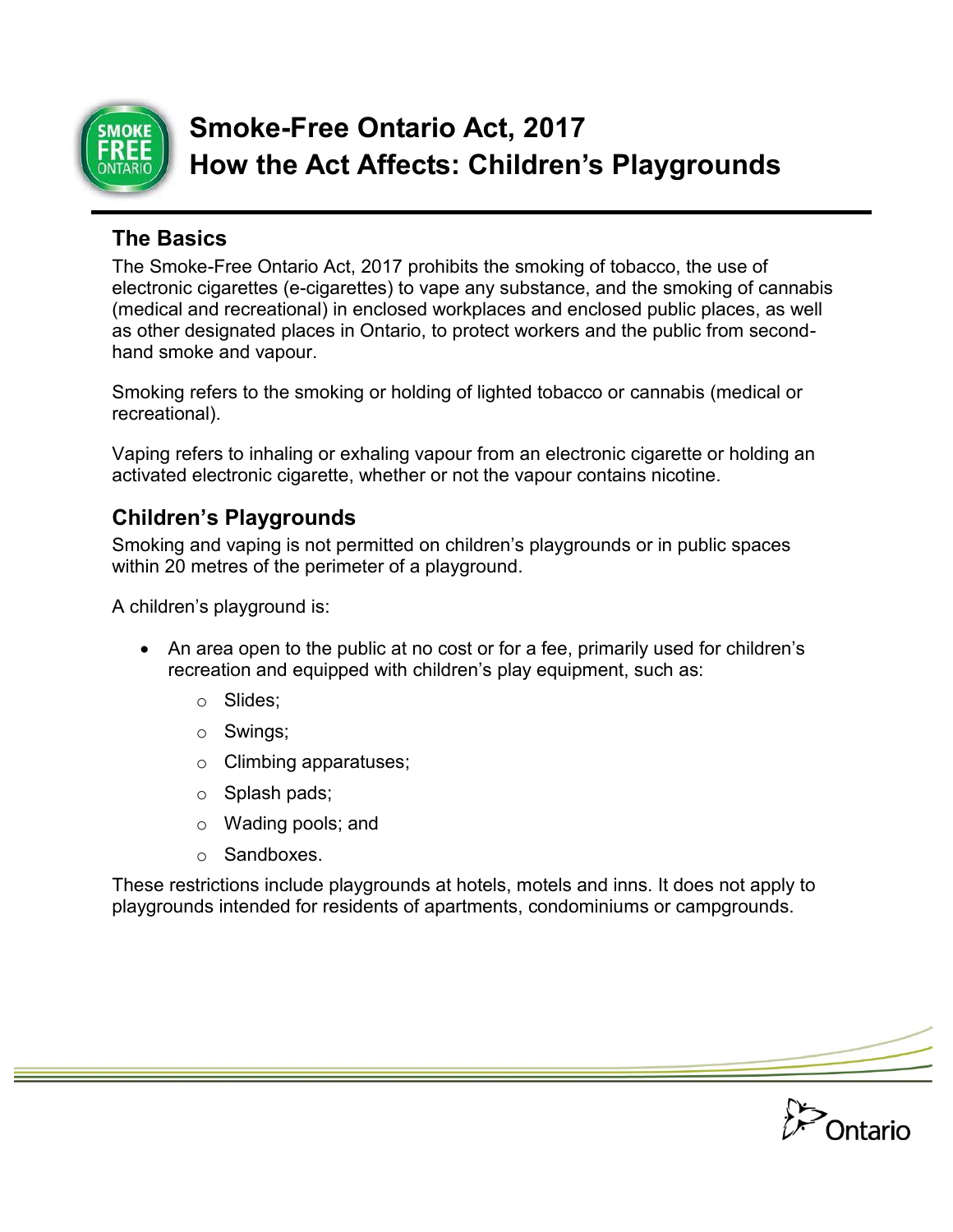**Note:** Additional restrictions on smoking and vaping may exist in municipal or condominium bylaws; lease agreements, and the policies of employers and property owners.

#### **Owner Responsibilities**

It is the responsibility of the owner, operator or the person in charge of the place to ensure that smoking and vaping laws are followed.

They are required to:

- Give notice to the public that smoking and vaping is prohibited in the place.
- Post "No Smoking" and "No Vaping" signs, or a dual "No Smoking and No Vaping" sign at entrances and exits to the smoke- and vape-free area, in appropriate locations and in sufficient numbers, to ensure the public is aware that smoking and vaping is not allowed.
- Ensure that no ashtrays or similar items remain in the place.
- Ensure that no one smokes or vapes in the place.
- Ensure that someone who refuses to comply with Ontario's smoking and vaping laws do not remain in the place.

#### **Enforcement**

Local public health units will carry out inspections and respond to complaints regarding smoking and vaping on and around children's playgrounds.

#### **Penalties**

An individual who violates the prohibition on smoking or vaping on and around children's playgrounds may be charged and if convicted, may face a maximum fine of \$1,000 (for a first offence) or \$5,000 (for any further offence).

An owner that fails to fulfill their responsibilities under the law may be charged and if convicted, may face a maximum fine:

Signage responsibilities

- For individuals: \$2,000 (for a first offence); \$5000 (for a second offence); \$10,000 (for a third offence); \$50,000 (four or more offences).
- For corporations: \$5,000 (for a first offence); \$10,000 (for a second offence); \$25,000 (for a third offence); \$75,000 (four or more offences).